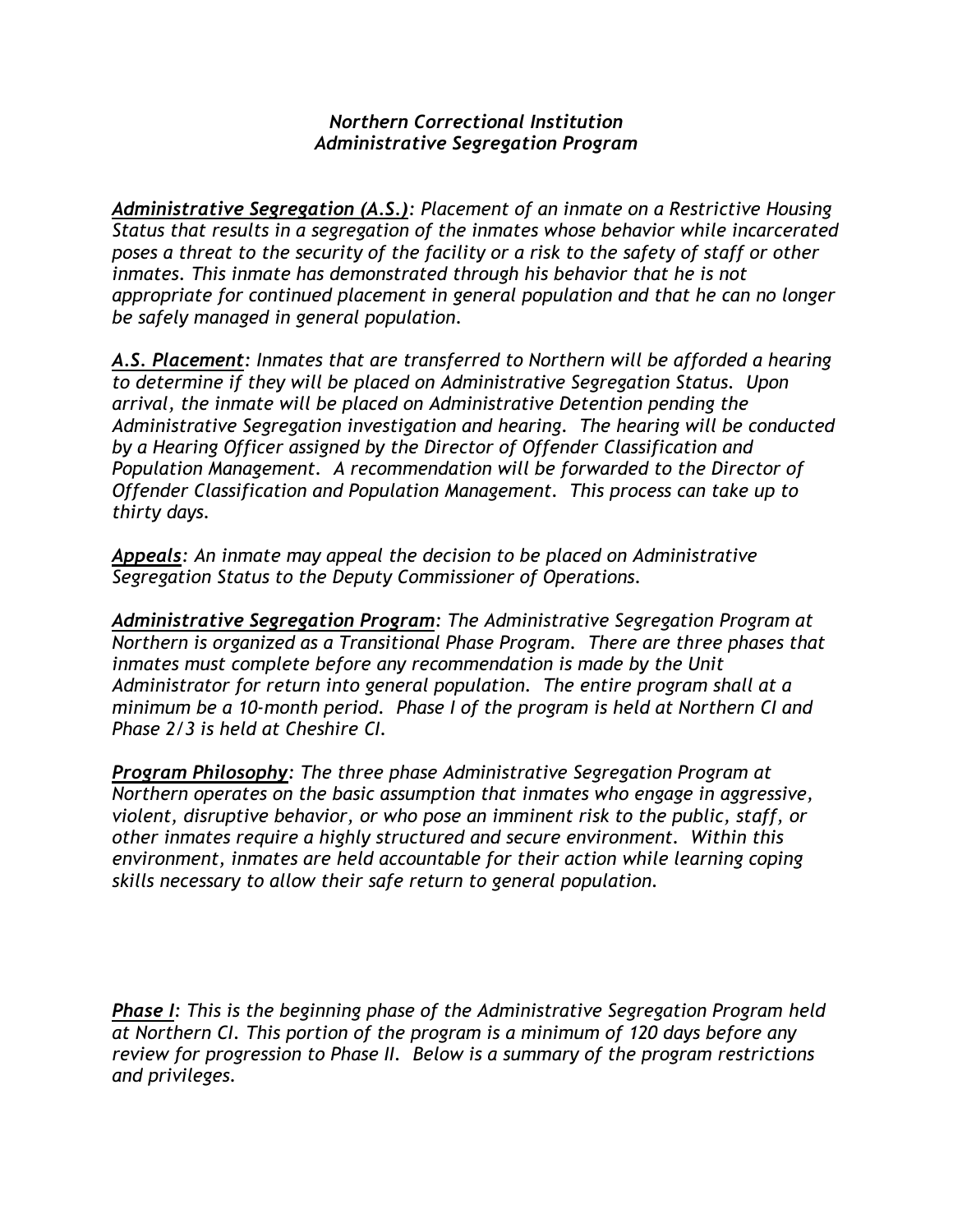- *Inmates are removed from their cells in full restraints at all times.*
- *Inmates are allowed to spend a maximum of \$25.00 per week for commissary items (if not on any sanctions).*
- *Inmates are allowed one 15-minute telephone call per week (if not on any sanctions).*
- *Inmates are allowed one 30-minute non-contact visit per week with immediate family only (if not on any sanctions).*
- *Inmates receive recreation one hour per day seven days a week.*
- *Inmates receive three showers per week.*
- *Inmates are precluded from any work assignments.*
- *Inmates are allowed a radio. There are no televisions permitted.*
- *Inmates participate in following programs while on A.S. Status: In cell programming "Making the Most of Your Time." Out of Cell Programming "Start Now" Unit 1 an evidence-informed skills therapy designed to treat offenders with behavioral disorders and associated behavioral problems; "Smarts" a program to address inmate basic functioning needs like impulse control and sleep issues. In addition, inmates under 21 who are managed in accordance with Connecticut General Statues on Special Education are provided with Special Education Classes.*
- *A multidisciplinary team comprised of Unit Administrator, Deputy Warden, Unit Manager, Unit Staff and Mental Health Staff shall develop individualized management plans for inmates in Phase 1 to identify benchmarks and motivators to progress to Phase 2.*
- *All meals are served inside the cell.*

*Phase II: Inmates that successfully complete Phase I at Northern CI are reviewed for progression to Phase II at Cheshire CI by a committee made up at Northern CI of: the Unit Administrator, Deputy Warden, Unit Managers, Shift Commanders, Counselor Supervisors, Correctional Counselors, Correctional Treatment Officers, Correctional Officers, Mental Health Providers, Intelligence Officer, Disciplinary Coordinator. To progress to Phase II the inmate must have: completed 4-months in Phase I, all Punitive Segregation time, remained Class "A" disciplinary report free for 60 days, remained Class "B" disciplinary report free for 30 days, and remained Class "C"* disciplinary *report free for 30 days. Phase II is a minimum of 90-days. Below is a summary of the program restrictions, privileges and groups.* 

- Inmates for the first thirty days when released from their cell shall be **hand** *cuffed in the front. After thirty days restraints are not authorized unless for movement outside the unit or while waiting placement back into Administrative Segregation Phase I or Punitive Segregation.*
- *Inmates are housed two per cell.*
- *Inmates are allowed to spend a maximum of \$30.00 per week for commissary items (if not on any sanctions).*
- *Inmates are allowed two 15-minute telephone calls per week (if not on any sanctions).*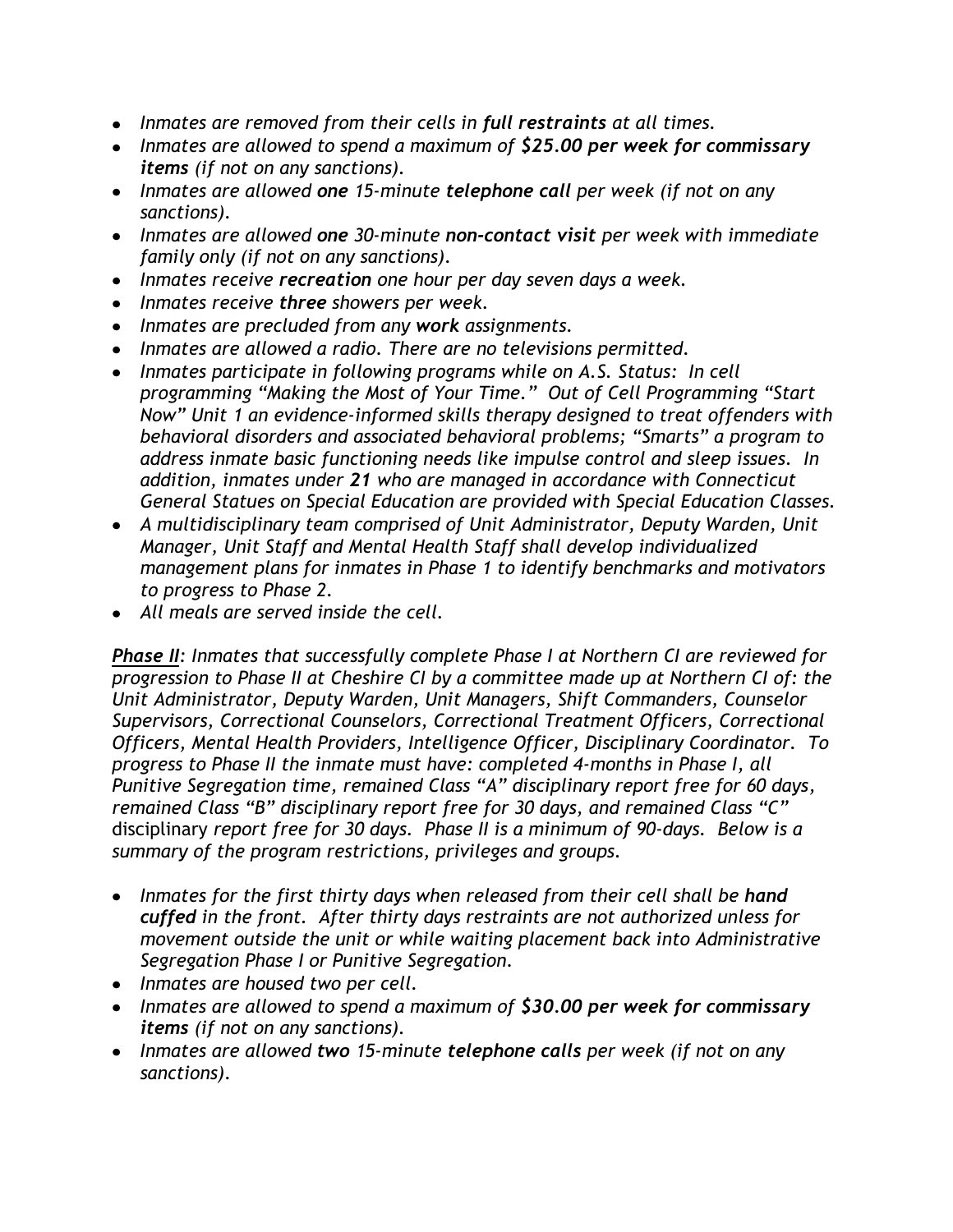- *Inmates are allowed two 30-minute non-contact visits per week with immediate family only (if not on any sanctions).*
- *Inmates receive one hour of recreation per day per seven days a week without any restraints.*
- *Inmates receive three showers per week.*
- *Inmates may work in the unit at the discretion of the Unit Manager. However, they are not eligible for seven-day jobs.*
- *Inmates are allowed a radio. There are no televisions permitted.*
- *Special Education Programming continues in Phase II.*
- *During Phase II, inmates must complete two groups: Orientation/Communication and Anger Management.*
- *All meals are served inside the cell.*

*Phase III: Inmates that successfully complete Phase II at Cheshire CI are reviewed for progression to Phase III at Cheshire CI by: the Deputy Warden of Programs and Services, the Unit Manager, Counselor Supervisor, Correctional Counselor, Correctional Treatment Officer and the Unit Correctional Officers. To progress to Phase III the inmate must have: been in Phase II for 90- days, completed all programs in Phase II, remained Class "B" disciplinary report free for 90-days, Class "C" disciplinary report free for 60-days, completed all disciplinary sanctions and maintained a positive attitude towards staff and the program. This last phase of the program is a minimum of 90-days.*

- *Restraints are not authorized unless for movement outside the unit or while waiting placement back into Administrative Segregation Phase I or Punitive Segregation.*
- *Inmates are housed two per cell.*
- *Inmates are allowed to spend a maximum of \$35.00 per week for commissary items (if not on any sanctions).*
- *Inmates are allowed three 15-minute telephone calls per week (if not on any sanctions).*
- *Inmates are allowed three 30-minute non-contact visits per week with family that has been approved to visit (if not on any sanctions).*
- *Inmates receive one hour of recreation per day seven days a week without any restraints. During Phase III, the inmates also participate in recreational sponsored programs: Interactive Skill Building and Passive Recreation.*
- *Inmates receive three showers per week.*
- *Inmates may work in the unit at the discretion of the Unit Manager. However, they are not eligible for seven-day job credit.*
- *Inmates are allowed a radio. There are no televisions permitted.*
- *Special Education Programming continues to Phase III.*
- *During Phase III inmates must participate and complete the following groups: Relapse Prevention, How to Deal With Your Problems and Do Your Bid, Bridge Group and Interactive Skill Building.*
	- *Meals may be served out of cell.*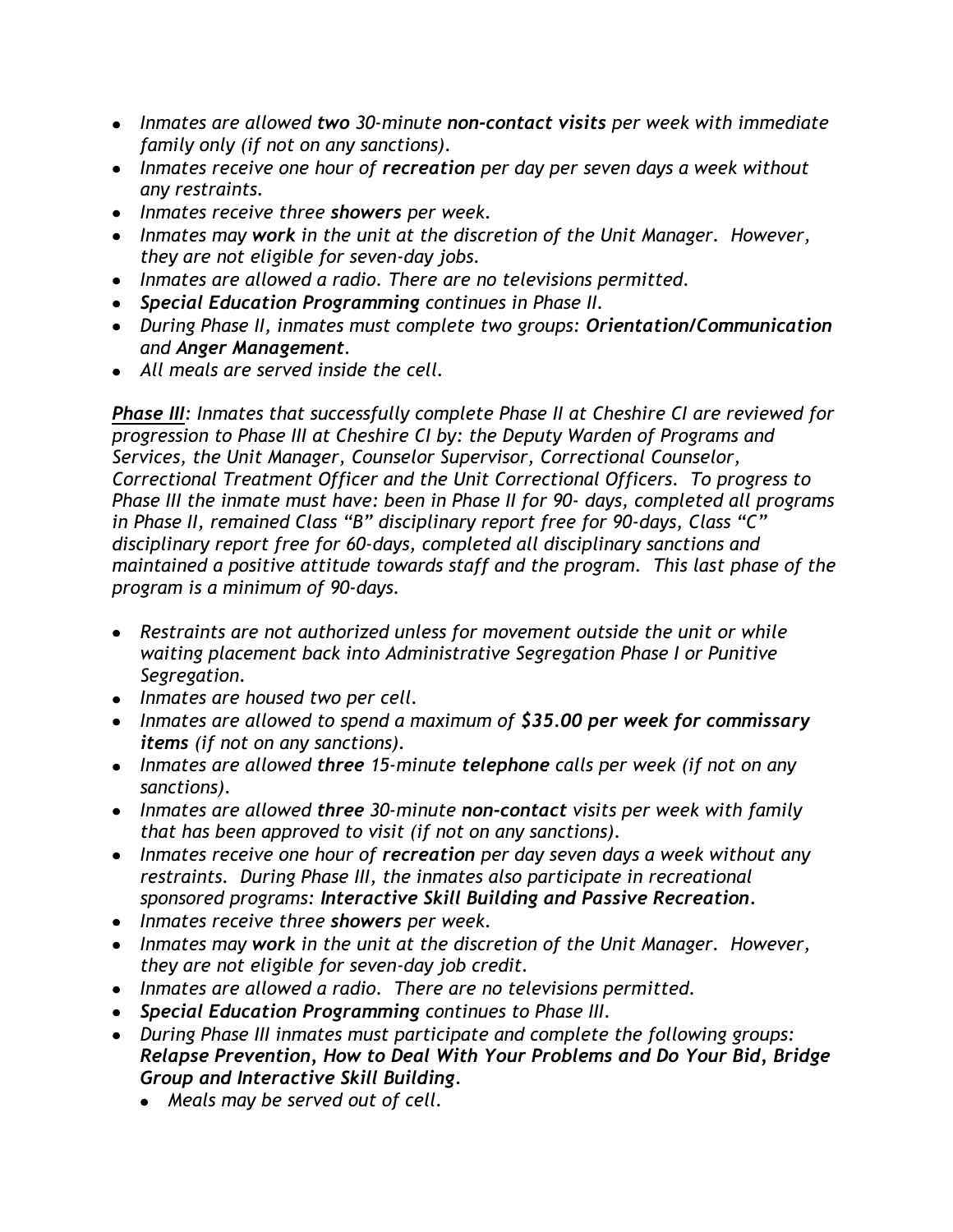*Criteria for return to Phase I: Phase II inmates may be returned to Phase I at Northern CI for the following reasons after review by the Unit Administrator and consultation with the District Administrator:*

- *Class "A" disciplinary report.*
- *Class "B" or "C" multiple disciplinary reports.*
- *Punitive Segregation received as a sanction on a disciplinary report.*
- *Refusal to participate in any Phase II Programming.*
- *Poor attitude*
- *Lack of Motivation*

*Criteria for return of Phase III: Phase III inmates may be returned to either Phase I at Northern CI or Phase II at Cheshire CI for the following reasons after review by the Unit Administrator and consultation with the District Administrator:*

- *Class "A" disciplinary reports (Phase I).*
- *Punitive Segregation received as a disciplinary sanction (Phase II or I).*
- *Refusal to participate in Phase III programming (Phase II or I).*
- *Class "B" disciplinary reports (Phase II).*
- *Multiple Class "C" or informal reports (Phase II).*
- *Poor Attitude (either Phase II or I).*
- *Lack of motivation (either Phase II or I).*
- *Poor work reports (either Phase II or I).*
- *Multiple class "B" or "C" disciplinary reports including poor work report (Phase II or I).*

*Inmates that Discharge from Administrative Segregation at Northern: If an inmate discharged on Administrative Segregation status, the admitting facility has 15 days to review the inmate for continued A.S. status, the inmate will not automatically be returned to his classification of "AS" status, or be housed at NCI immediately when he re-offends and returns to the Department of Corrections jurisdiction. The intake facility will conduct a review for both the initial placement and determination of continued A.S. status. The inmate shall be maintained on Administrative Detention status at the facility pending the review.* 

*Return to General Population: Inmates that complete 90-days in Phase III, remained Class "B" disciplinary report free for 90 days, Class "C" disciplinary report free for 60-days, completed all programming and maintained a positive attitude toward staff and the program may be considered for return into general population. To return to general population, inmates must have successfully completed all three phases of the Administrative Segregation Program. A recommendation for removal is generated by the Unit Manager, reviewed by the Deputy Warden of Programs and Services and endorsed by the Unit Administrator. The removal package is forwarded to the Director of Offender Classification and Population Management.*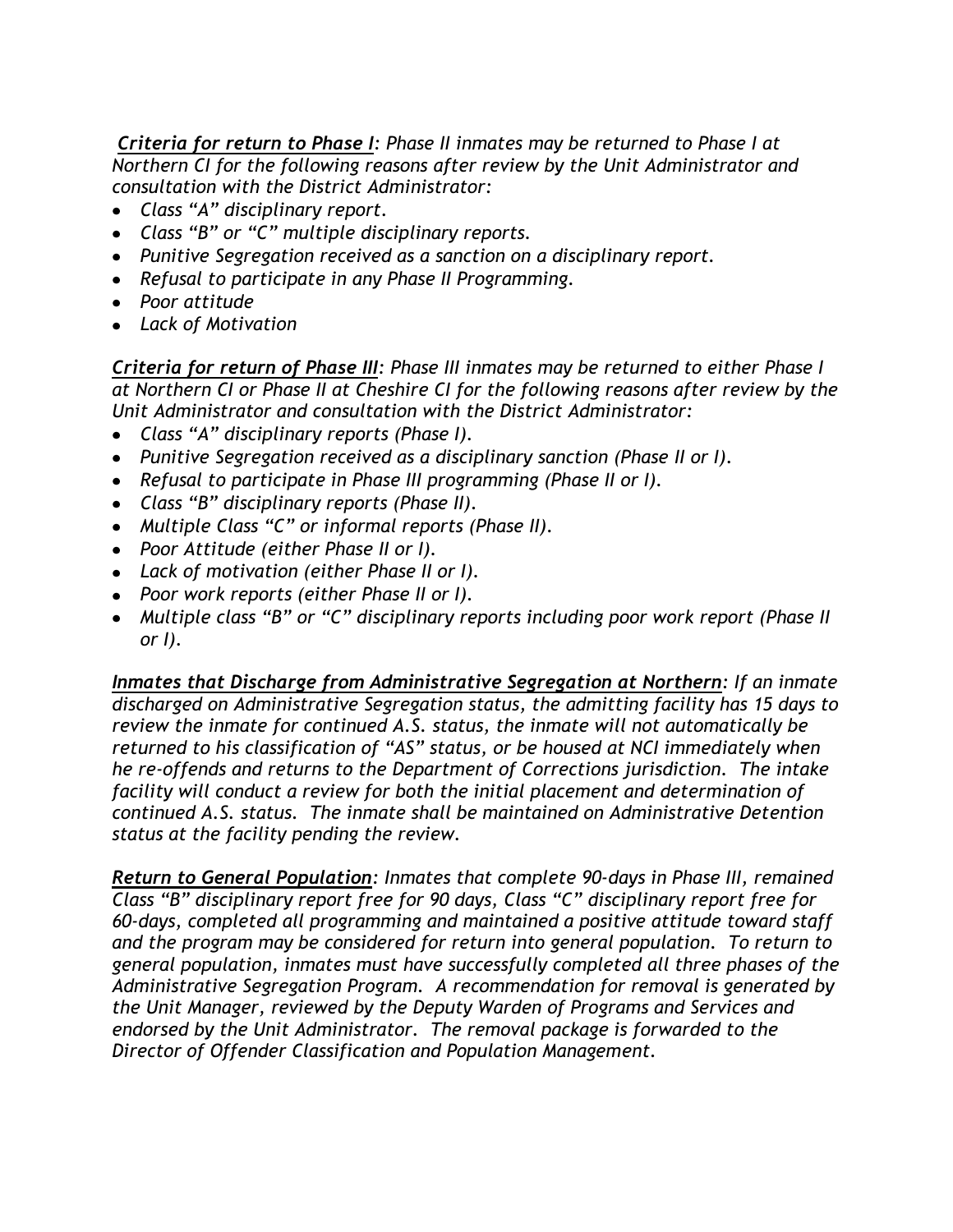## *Northern Correctional Institution Special Needs Management Program*

*Special Needs (SN): A placement status for inmate who have demonstrated behavioral qualities either through the serious nature of their crime, behavior, or through reasonable belief that they pose a threat to the safety and security of staff, other inmates, themselves or the public.*

*SN Placement: Special Needs Management shall be authorized at the Northern, Garner and MacDougall-Walker (Walker Building) Correctional Institutions for adult males, Manson Youth Institution for youth males, and York Correctional Institution for females. The Special Needs Management Hearing Officer shall conduct a hearing to consider classification assignment to Special Needs Management. The Special Needs Management Hearing Officer shall examine evidence to support the classification including the inmate's and/or any witness statements as well as a recommendation from the DOC Director of Psychiatric Services and the Unit Administrator.*

*SN Management: Inmates placed on Special Needs Management status shall be managed in accordance with the Restrictive Housing Status - Provisions and Management Standards. An individualized facility management plan for each inmate on Special Needs Management Status shall be developed collaboratively by the facility custody and mental health staff, and reviewed and approved by the DOC Director of Psychiatric Services. The individualized facility management plan shall include recommendations to assist the inmate in achieving removal from Special Needs Management status.*

- *Inmates assigned on Special Needs Management shall be housed in the 1-East, 1-West Units*
- *Inmates' restraint status shall be determined by the inmate's mental health treatment plan and appropriate custody protocols.*
- *Inmates are allowed to spend a maximum of \$50.00 per week for commissary item (if not on any sanctions).*
- *Inmates shall be allowed three (3) One Hour non-contact visits per week with immediate family only (if no on any sanctions).*
- *Inmates receive two (2) hours per day six (6) days a week that may include access to the Unit Dayrooms, Exterior Recreation Enclosures or Gymnasium; based upon an individual's restraint status.*
- *Inmates shall receive showers Monday thru Saturday*
- *Inmates may be assigned a work assignment as determined by the Unit Administrator.*
- *Inmates may be allowed to retain a radio and/or a television or as otherwise directed by the inmate's mental health treatment plan.*
- *All meals are served inside the cell.*